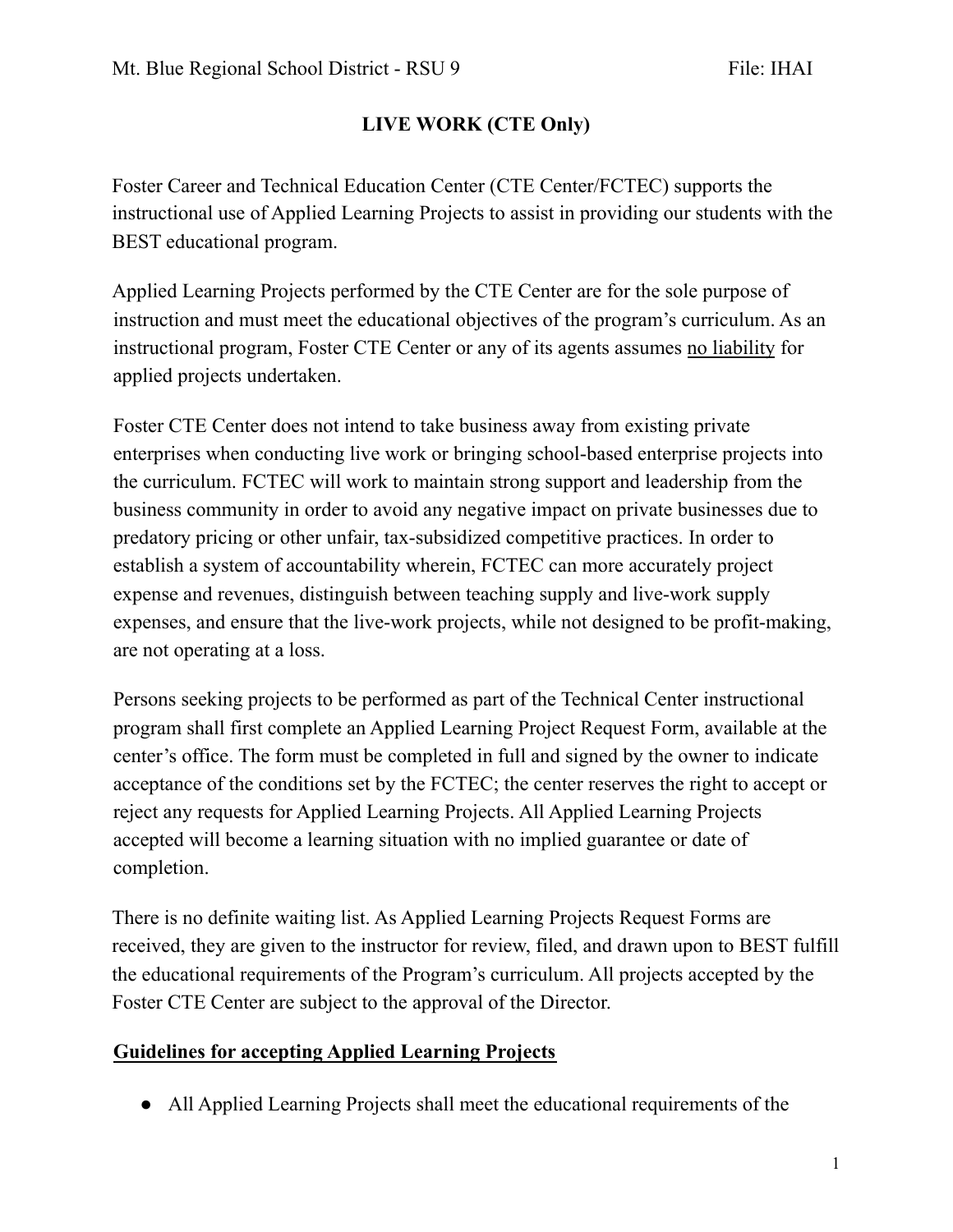### **LIVE WORK (CTE Only)**

Approved Program Curriculum

- All operations performed on Applied Learning Projects shall be conducted by students as an applied learning experience.
- No project will take unfair advantage of student labor (work must be within the scope of the training sequence).
- Applied Learning Projects Request shall only be accepted from non-profit organizations, students, and staff members. All other requests, not fulfilling the above criteria, need specific approval from the Director.
- No special consideration will be given to any one individual in such a manner that a conflict or appearance of a conflict of interest might be indicated or assumed.
- All Applied Learning Projects shall have a written estimate of expenses, signed by the owner, prior to the start of a project. Applied Learning Projects shall not exceed \$500.00 in total cost without the specific approval from the Director.
- Students shall not be compensated for operations conducted as part of an Applied Learning Project. However, the Center does accept donations to the School's scholarship fund.
- Applied Learning Projects shall not promote a religious or political position.
- Individuals shall not use the Center's lab facilities for commercial ventures.
- All live-work projects will be managed in compliance with all federal, state, and local laws and regulations.

*PROJECT COSTS:* The owner of the Applied Learning Project is required to provide all necessary materials any materials provided by the CTE Center will be charged to the owner. In some cases, fees are also charged to assist in covering equipment maintenance and waste disposal fees.

# **All projects must be paid in full to the office before the project can be removed from the Center. The office will provide a receipt to validate proof of payment.**

Foster CTE Center/RSU 9 will not be held liable for supplies, tools, equipment, vehicles, and structures that are damaged, lost, stolen, or vandalized directly or indirectly from the work project.